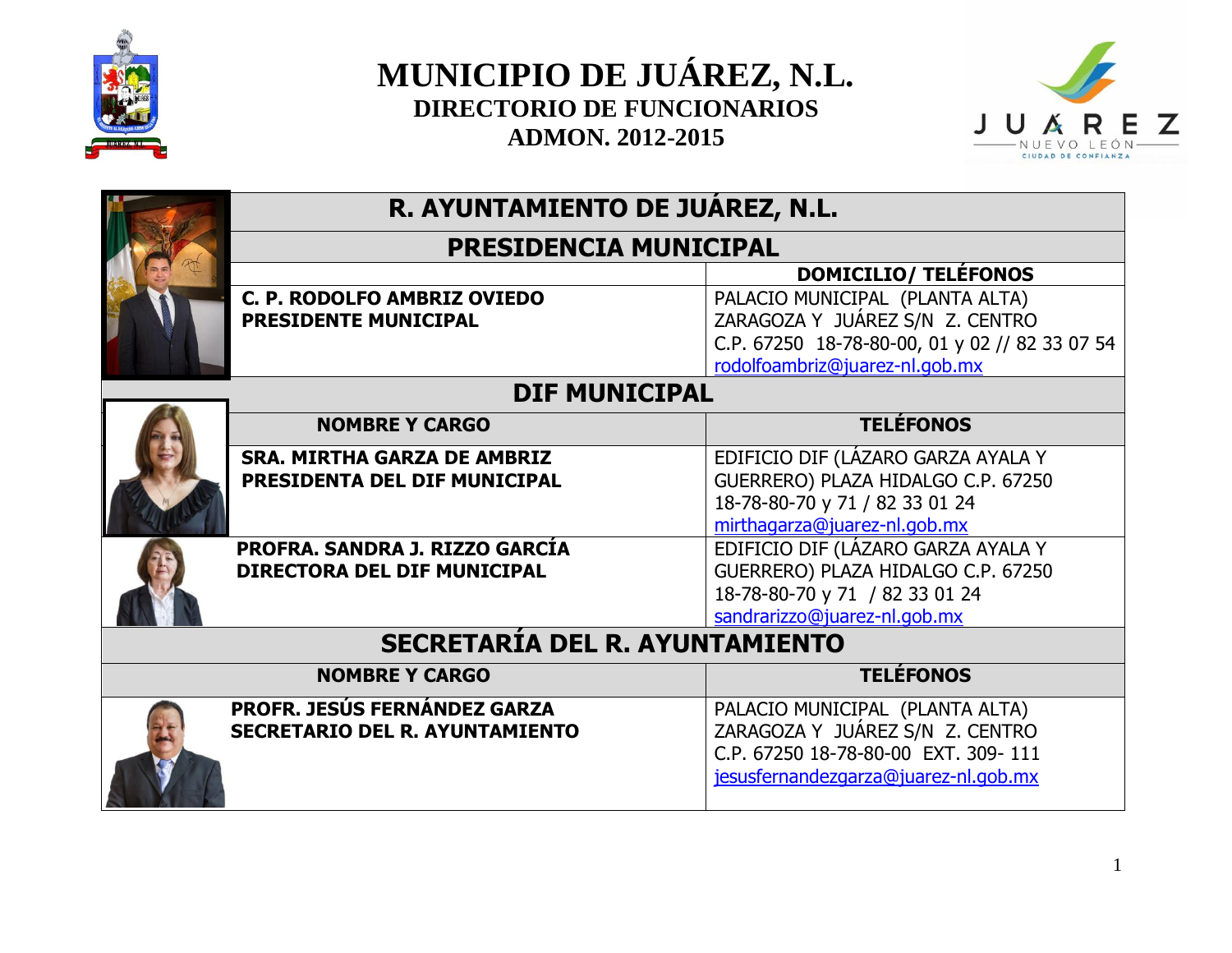



| <b>DIRECTOR JURÍDICO</b> | LIC. ROLANDO MIRELES GARCÍA<br>LIC. LUIS ALBERTO VAQUERA DE LOS SANTOS<br>DIRECTOR DE CENTRO DE MEDIACIÓN | CALLE ZARAGOZA S/N ZONA CENTRO<br>C.P. 67250 18-78-80-00 EXT. 135<br>rolandomireles@juarez-nl.gob.mx<br>CALLE CAMINO A LA PAZ S/N COL. GARZA Y<br>GARZA, C.P. 67250 17-71-20-50 AL 56 |
|--------------------------|-----------------------------------------------------------------------------------------------------------|---------------------------------------------------------------------------------------------------------------------------------------------------------------------------------------|
|                          |                                                                                                           | luisvaguera@juarez-nl.gob.mx                                                                                                                                                          |
|                          | C. MANUEL OLGUÍN GONZÁLEZ<br>DIRECTOR DE COMERCIO Y ESPECTÁCULOS                                          | PALACIO MUNICIPAL (PLANTA BAJA)<br>ZONA CENTRO C.P. 67250<br>18-78-80-00 EXT, 139<br>manuelolguin@juarez-nl.gob.mx                                                                    |
| <b>DIRECTOR POLÍTICO</b> | LIC. RAMIRO TORRES TÉLLEZ                                                                                 | CALLE ZARAGOZA S/N ZONA CENTRO<br>C.P. 67250  18-78-80-00 EXT. 111<br>ramirotorres@juarez-nl.gob.mx                                                                                   |
|                          | SECRETARÍA DE FINANZAS Y TESORERÍA MUNICIPAL                                                              |                                                                                                                                                                                       |
|                          | <b>NOMBRE Y CARGO</b>                                                                                     | <b>TELÉFONOS</b>                                                                                                                                                                      |
|                          | C.P. SAÚL GUSTAVO ALANÍS GARZA<br><b>SECRETARIO DE FINANZAS Y TESORERO</b><br><b>MUNICIPAL.</b>           | PALACIO MUNICIPAL (PLANTA BAJA)<br>ZARAGOZA Y JUÁREZ ZONA CENTRO<br>18-78-80-00 EXT. 118 C.P. 67250<br>saulalanis@juarez-nl.gob.mx                                                    |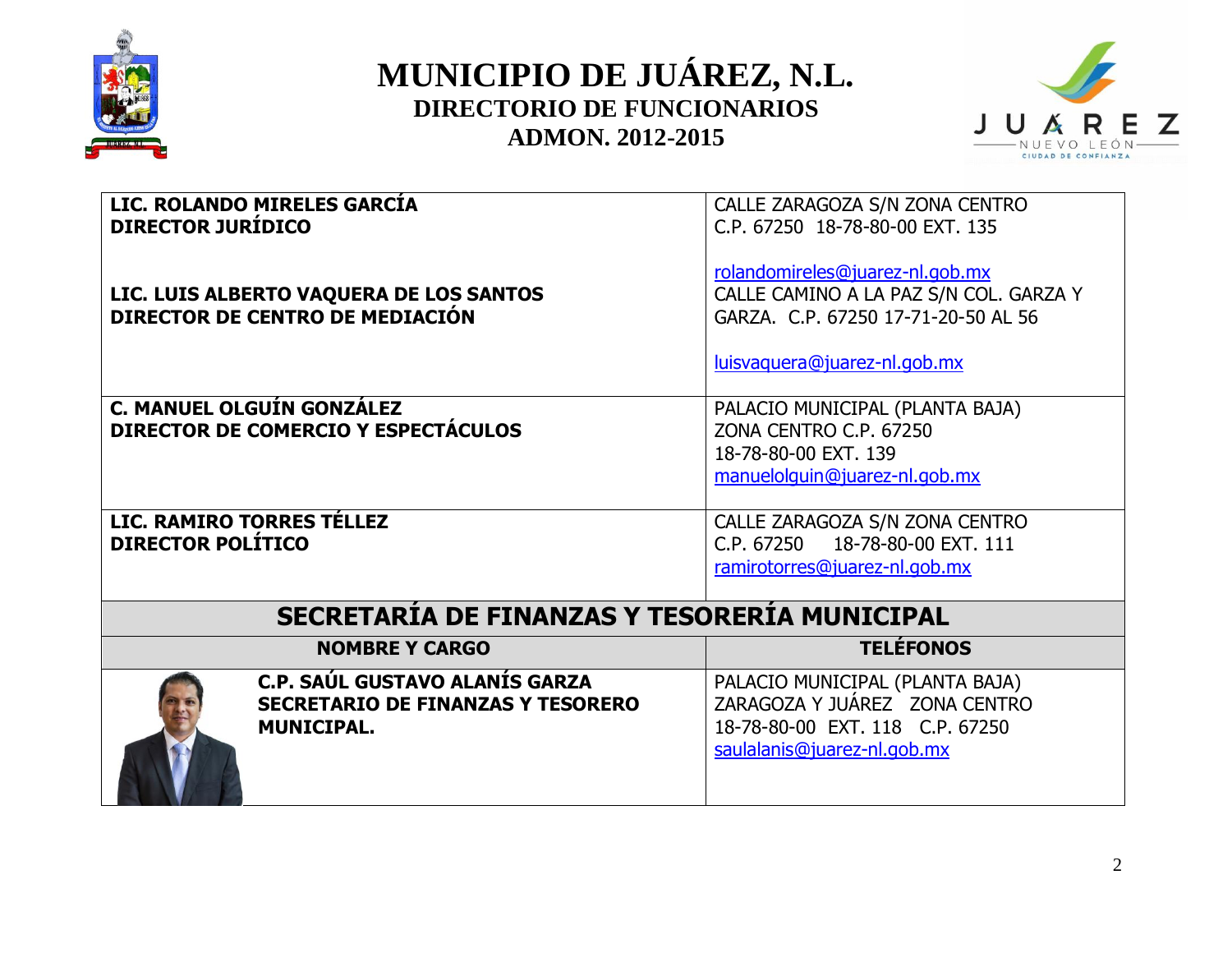



| <b>C.P. MIGUEL MENDOZA ACEVEDO</b>         | PALACIO MUNICIPAL (PLANTA BAJA)      |
|--------------------------------------------|--------------------------------------|
| <b>DIRECTOR DE INGRESOS</b>                | ZARAGOZA Y JUÁREZ ZONA CENTRO        |
|                                            | 18-78-80-00 EXT. 114 C.P. 67250      |
|                                            | miguelmendoza@juarez-nl.gob.mx       |
| <b>C.P. NANCY MARLENE GÓMEZ JAIMES</b>     | PALACIO MUNICIPAL (PLANTA BAJA)      |
| <b>DIRECTORA DE EGRESOS</b>                | ZARAGOZA Y JUÁREZ ZONA CENTRO        |
|                                            | 18-78-80-00 EXT. 115 C.P. 67250      |
|                                            | nancygomez@juarez-nl.gob.mx          |
| <b>C. DAVID DE LEÓN SÁNCHEZ</b>            | PALACIO MUNICIPAL (PLANTA BAJA)      |
| DIRECTOR DE CONTABILIDAD, CUENTA PÚBLICA Y | ZARAGOZA Y JUÁREZ ZONA CENTRO        |
| PLANEACIÓN PRESUPUESTAL                    | 18-78-80-00 EXT. 115 C.P. 67250      |
|                                            | daviddeleon@juarez-nl.gob.mx         |
| LIC. JOSÉ ISABEL GUTIÉRREZ PEÑA            | CALLE ZARAGOZA 112 NORTE ZONA CENTRO |
| DIRECCIÓN DE PATRIMONIO                    | C.P. 67250 17-71-20-76               |
|                                            | josegutierrez@juarez-nl.gob.mx       |
| LIC. JOSÉ MARÍA DE LOS SANTOS VIDEGARAY    | PALACIO MUNICIPAL (PLANTA BAJA)      |
| <b>DIRECTOR DE ADQUISICIONES</b>           | ZARAGOZA Y JUÁREZ ZONA CENTRO        |
|                                            | 1878-8000 EXT. C.P. 67250            |
|                                            | josedelossantos@juarez-nl.gob.mx     |
| OFICINA EJECUTIVA DEL PRESIDENTE MUNICIPAL |                                      |
| <b>NOMBRE Y CARGO</b>                      | <b>TELÉFONOS</b>                     |
| LIC. LUIS ALFONSO MICHEL SÁNCHEZ           | PALACIO MUNICIPAL (PLANTA BAJA)      |
| SECRETARIO DE LA OFICINA EJECUTIVA         | ZARAGOZA Y JUÁREZ ZONA CENTRO        |
|                                            | 1878-8000 EXT. 140<br>C.P. 67250     |
|                                            |                                      |
|                                            | luismichel@juarez-nl.gob.mx          |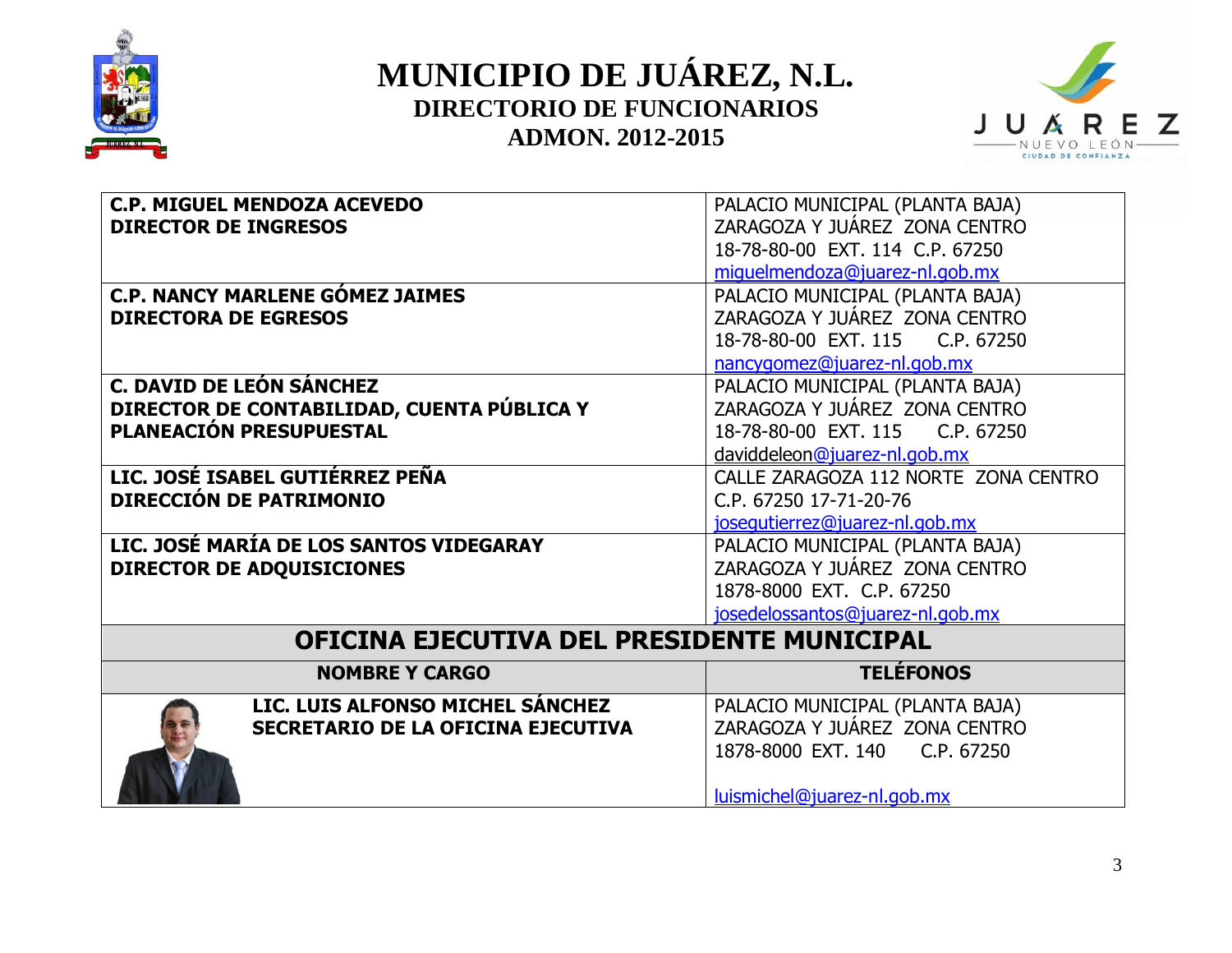



| <b>C. JAVIER MORALES ORNELAS</b><br><b>SECRETARIO PARTICULAR DEL PRESIDENTE</b><br><b>MUNICIPAL.</b> | PALACIO MUNICIPAL (PLANTA ALTA)<br>ZARAGOZA Y JUÁREZ S/N Z. CENTRO<br>C.P. 67250 18-78-80-00 EXT. 102<br>javiermorales@juarez-nl.gob.mx |
|------------------------------------------------------------------------------------------------------|-----------------------------------------------------------------------------------------------------------------------------------------|
| LIC. GABRIELA GARZA CARRANCO<br>DIRECTORA DE RELACIONES PÚBLICAS E<br><b>INTERINSTITUCIONALES</b>    | PALACIO MUNICIPAL (PLANTA BAJA)<br>ZARAGOZA Y JUÁREZ ZONA CENTRO<br>18-78-80-00 EXT, 140 C.P. 67250<br>gabrielagarza@juarez-nl.gob.mx   |
| LIC. ÁLVARO VEGA LUCIO<br>DIRECTOR DE COMUNICACIÓN SOCIAL Y PRENSA                                   | PALACIO MUNICIPAL (PLANTA BAJA)<br>ZARAGOZA Y JUÁREZ ZONA CENTRO<br>18-78-80-00 EXT. 140 C.P. 67250<br>alvarovega@juarez-nl.gob.mx      |
| C. LIC. JULIO SERGIO CASTRO MARTÍNEZ<br><b>DIRECTOR EJECUTIVO</b>                                    | PALACIO MUNICIPAL (PLANTA BAJA)<br>ZARAGOZA Y JUÁREZ ZONA CENTRO<br>18-78-80-00 EXT. 140 C.P. 67250<br>juliocastro@juarez-nl.gob.mx     |
| LIC. CÉSAR BLANCO CANTÚ<br>CONSEJERO JURÍDICO DEL PRESIDENTE MUNICIPAL                               | PALACIO MUNICIPAL (PLANTA BAJA)<br>ZARAGOZA Y JUÁREZ ZONA CENTRO<br>18-78-80-00 EXT, 140 C.P. 67250<br>cesarblanco@juarez-nl.gob.mx     |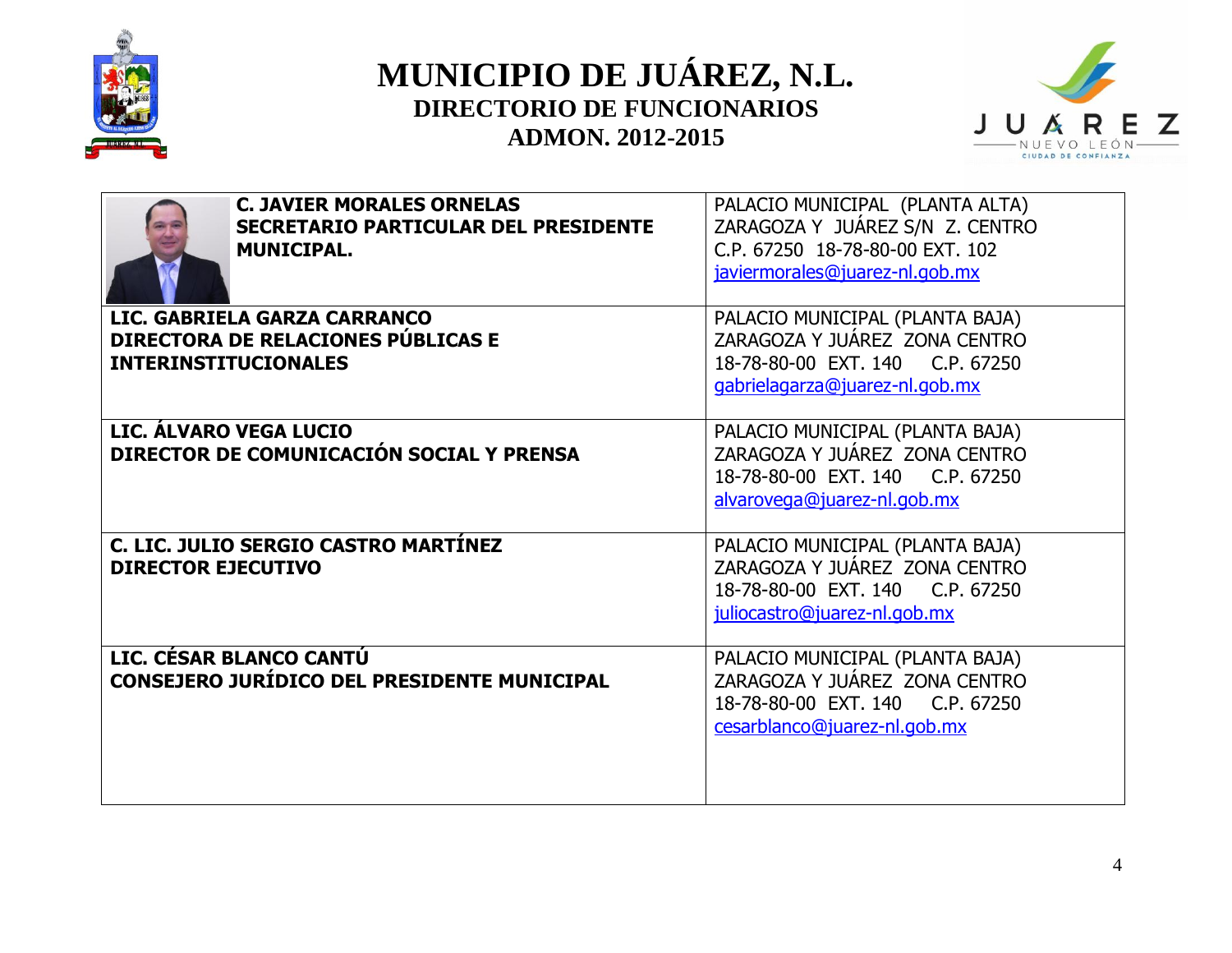



## **SECRETARÍA DE DESARROLLO SUSTENTABLE**

|        | <b>NOMBRE Y CARGO</b>                                                               | <b>TELEFONOS</b>                                                                                   |
|--------|-------------------------------------------------------------------------------------|----------------------------------------------------------------------------------------------------|
|        | LIC. RAFAEL ARROYO SOLIS<br><b>SECRETARIO</b>                                       | CALLE ZARAGOZA 404 ZONA CENTRO<br>17-71-20-68 Y 69<br>C.P. 67250<br>rafaelsolis@juarez-nl.gob.mx   |
|        | ARQ. GUSTAVO GARCÍA IBARRA<br><b>SUB-SECRETARIO DE DESARROLLO URBANO</b>            | CALLE ZARAGOZA 404 ZONA CENTRO<br>17-71-20-68 Y 69<br>C.P. 67250<br>gustavogarcia@juarez-nl.gob.mx |
|        | ING. EDUARDO GARDUÑO MÉNDEZ<br><b>DIRECTOR DE CONTROL URBANO</b>                    | CALLE ZARAGOZA 404 ZONA CENTRO<br>17-71-20-68 Y 69 C.P. 67250<br>eduardogarduno@juarez-nl.gob.mx   |
|        | ARQ. JUAN CARLOS FLORES TOLENTINO<br>DIRECTOR DE PROYECTOS Y PLANEACIÓN URBANA      | CALLE ZARAGOZA 404 ZONA CENTRO<br>17-71-20-68 Y 69<br>C.P. 67250<br>juanflores@juarez-nl.gob.mx    |
|        | ARQ. JESÚS SANDOVAL DE LOS REYES<br>DIRECTOR DE FRACCIONAMIENTOS Y REGULARIZACIONES | CALLE ZARAGOZA 404 ZONA CENTRO<br>17-71-20-68 Y 69<br>C.P. 67250<br>jesussandoval@juarez-nl.gob.mx |
| $\ast$ | SUB-SECRETARIO DE PROTECCIÓN DE MEDIO AMBIENTE                                      | CALLE ZARAGOZA 404 ZONA CENTRO<br>17-71-20-68 Y 69<br>C.P. 67250                                   |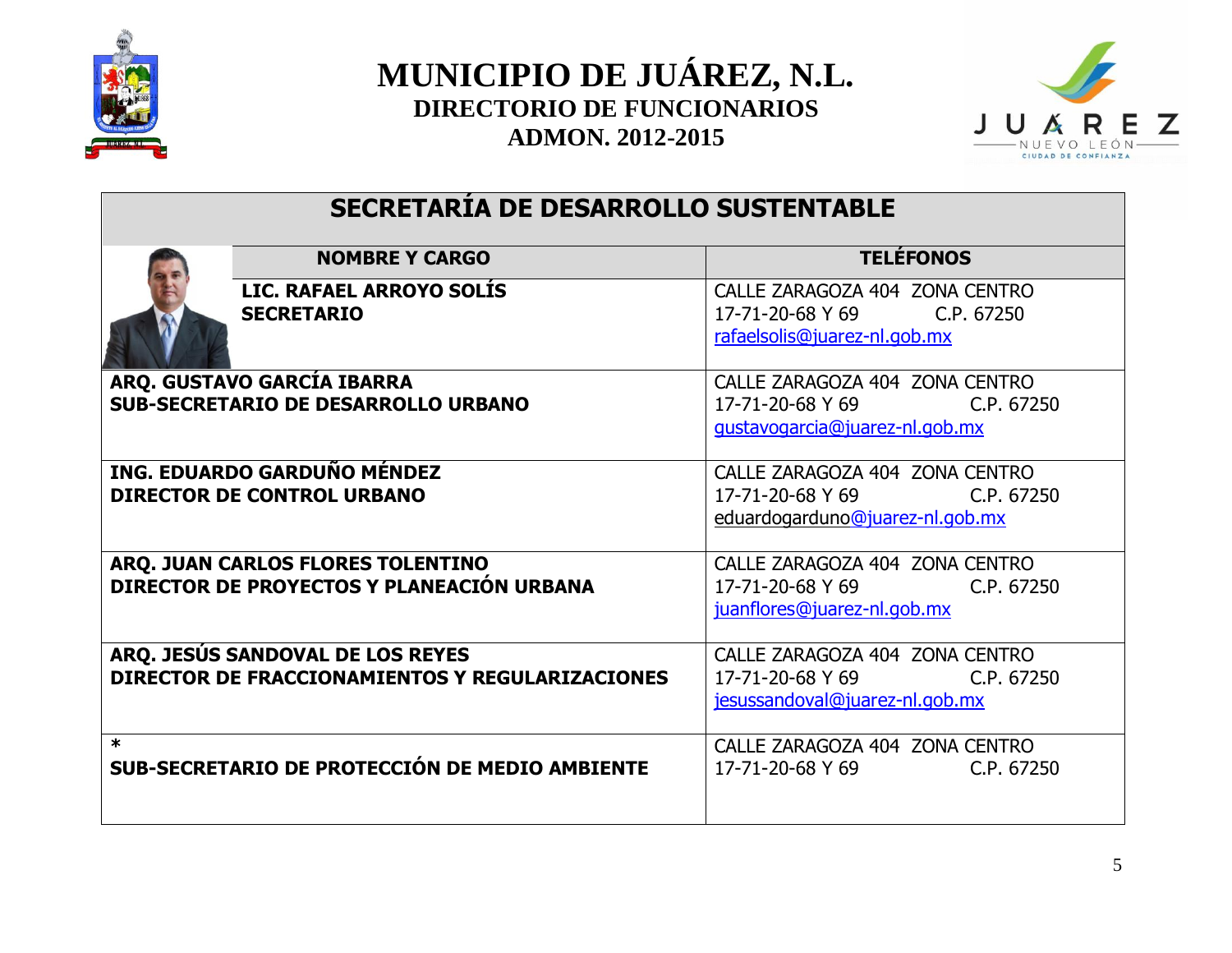



|                           | LIC. KARLA MUÑOZ HURTADO<br>DIRECTORA DE PROTECCIÓN AMBIENTAL                                | CALLE ZARAGOZA Y JUÁREZ S/N ZONA CENTRO<br>1878-8000 EXT, 160<br>C.P. 67250<br>karlamunoz@juarez-nl.gob.mx               |
|---------------------------|----------------------------------------------------------------------------------------------|--------------------------------------------------------------------------------------------------------------------------|
|                           | LIC. YAIR ABDIEL RIVERA MONTES<br><b>DIRECTOR DE PROYECTOS Y CULTURA</b><br><b>AMBIENTAL</b> | CALLE ZARAGOZA Y JUÁREZ S/N ZONA CENTRO<br>1778-8000 EXT, 160<br>C.P. 67250<br>yairrivera@juarez-nl.gob.mx               |
| $\ast$                    | <b>SUB-SRIO. DE OBRAS PÚBLICAS</b>                                                           | CALLE ZARAGOZA Y JUÁREZ S/N ZONA CENTRO<br>1878-8000 EXT. 131, 133 Y 134<br>C.P. 67250<br>@juarez-nl.gob.mx              |
| $\ast$<br><b>DE OBRAS</b> | DIRECTOR DE PLANEACIÓN Y PROYECTOS Y CONTRATACIÓN                                            | CALLE ZARAGOZA Y JUÁREZ S/N ZONA CENTRO<br>1878-8000 EXT. 131, 133 Y 134<br>C.P. 67250<br>@juarez-nl.gob.mx              |
|                           | C. JULIO CÉSAR NUÑEZ DE LA CRUZ<br><b>DIRECTOR DE CONSTRUCCIÓN</b>                           | CALLE ZARAGOZA Y JUÁREZ S/N ZONA CENTRO<br>1878-8000 EXT. 131, 133 Y 134<br>C.P. 67250<br>juliodelacruz@juarez-nl.gob.mx |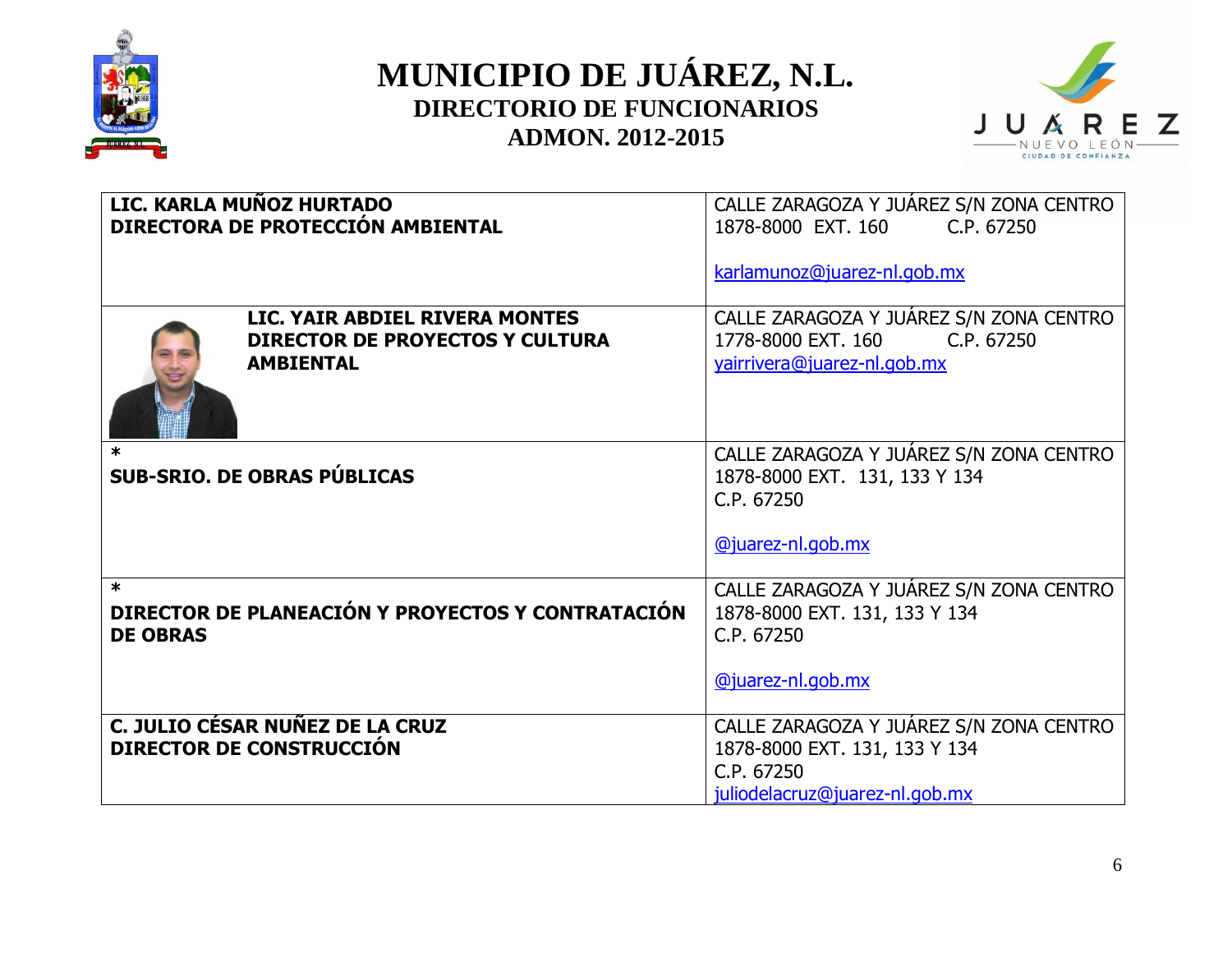



| SECRETARÍA DE SERVICIOS PÚBLICOS                                     |                                                                                                          |  |
|----------------------------------------------------------------------|----------------------------------------------------------------------------------------------------------|--|
| <b>TELÉFONOS</b><br><b>NOMBRE Y CARGO</b>                            |                                                                                                          |  |
| LIC. JULIO CÉSAR GARCÍA ORTEGA<br><b>SECRETARIO</b>                  | PALACIO MUNICIPAL (PLANTA BAJA)<br>ZONA CENTRO C.P. 67250<br>18-78-05-37<br>juliogarcia@juarez-nl.gob.mx |  |
| DIRECCIÓN DE LIMPIA.                                                 | PALACIO MUNICIPAL (PLANTA BAJA)<br>ZONA CENTRO C.P. 67250<br>18-78-05-37<br>juliogarcia@juarez-nl.gob.mx |  |
| <b>C. RAÚL GARZA LEMUS</b><br>DIRECTOR DE MANTENIMIENTO PÚBLICO      | PALACIO MUNICIPAL (PLANTA BAJA)<br>ZONA CENTRO C.P. 67250<br>18-78-05-37<br>raulgarza@juarez-nl.gob.mx   |  |
| ING. RAÚL HIRIART PÉREZ<br>DIRECTOR DE PARQUES, ORNATO Y FORESTACIÓN | PALACIO MUNICIPAL (PLANTA BAJA)<br>ZONA CENTRO C.P. 67250<br>18-78-05-37<br>raulhiriart@juarez-nl.gob.mx |  |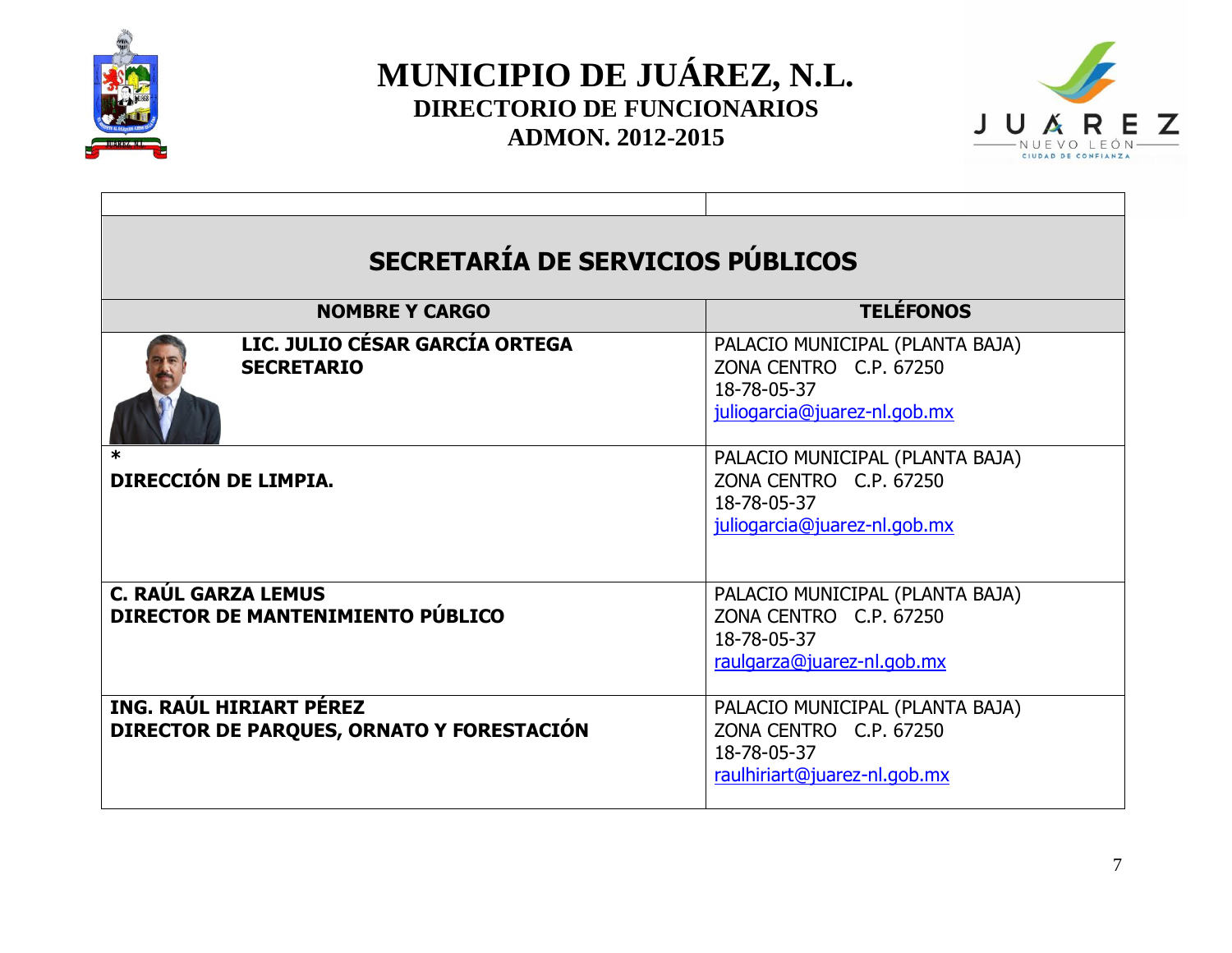



## **SECRETARÍA DE DESARROLLO SOCIAL**

| <b>NOMBRE Y CARGO</b>                                                       | <b>TELÉFONOS</b>                                                                   |
|-----------------------------------------------------------------------------|------------------------------------------------------------------------------------|
| LIC. FÉLIX CÉSAR SALINAS MORALES<br><b>SECRETARIO</b>                       | PALACIO MUNICIPAL (PLANTA ALTA)<br>ZARAGOZA Y JUÁREZ S/N ZONA CENTRO<br>C.P. 67250 |
|                                                                             | felixsalinas@juarez-nl.gob.mx                                                      |
| ж<br>DIRECTOR DE PARTICIPACIÓN Y ATENCIÓN CIUDADANA.                        | CALLE JUAREZ S/N ZONA CENTRO<br>C.P. 67250                                         |
|                                                                             | @juarez-nl.gob.mx                                                                  |
| DR. GERARDO ALAN DUEÑAS RAMÍREZ<br><b>DIRECTOR DE SALUD.</b>                | CALLE ZARAGOZA No. 301 NORTE CRUZ CON<br>LAZARO GARZA AYALA, ZONA CENTRO           |
|                                                                             | (PLANTA ALTA) 82-33-28-00                                                          |
|                                                                             | gerardoduenas@juarez-nl.gob.mx                                                     |
| LIC. JORGE ALBERTO LEDEZMA PÉREZ                                            | CALLE JUAREZ S/N ZONA CENTRO                                                       |
| DIRECTOR DE ACCIÓN COMUNITARIA                                              | C.P. 67250                                                                         |
|                                                                             | jorgeledezma@juarez-nl.gob.mx                                                      |
| C. YOLANDA NANCY SALINAS GARZA.<br><b>DIRECTORA DE RECREACIÓN Y EVENTOS</b> | CALLE JUAREZ S/N ZONA CENTRO<br>C.P. 67250                                         |
|                                                                             |                                                                                    |
|                                                                             | yolandasalinas@juarez-nl.gob.mx                                                    |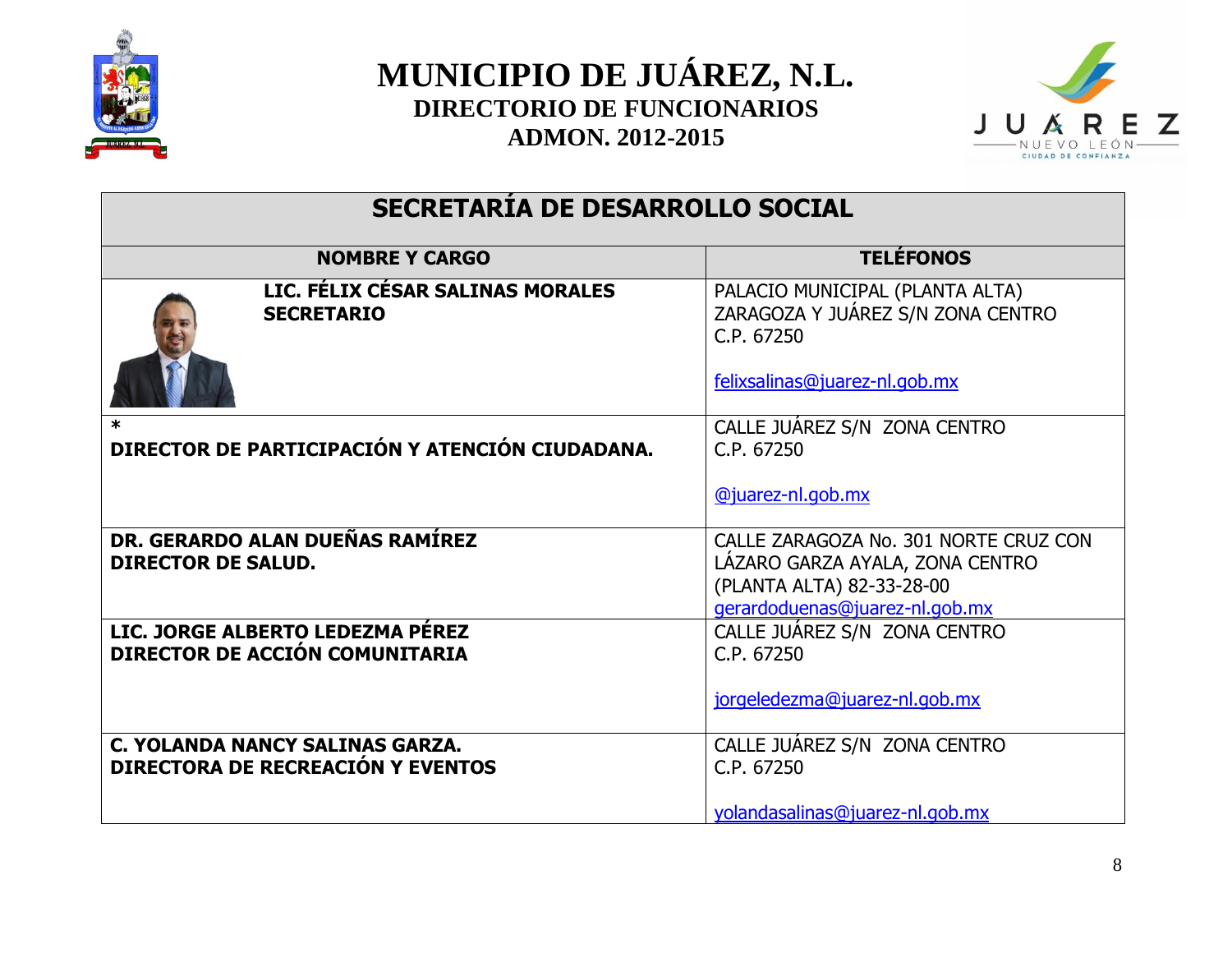



| Q.C.B. SANJUANA PATRICIA PÉREZ LARA<br>DIRECTORA DE CONCERTACIÓN SOCIAL            | CALLE ZARAGOZA No. 112 NTE. ZONA CENTRO<br>C.P. 67250<br>18-78-04-31, 32 Y 33<br>patriciaperez@juarez-nl.gob.mx                            |
|------------------------------------------------------------------------------------|--------------------------------------------------------------------------------------------------------------------------------------------|
| C. MARICRUZ OYERVIDES GUTIÉRREZ<br>DIRECTORA DEL INSTITUTO MUNICIPAL DE LA MUJER   | CALLE JUÁREZ Y 5 DE MAYO (PLAZA<br>PRINCIPAL) ZONA CENTRO C.P. 67250<br>17-71-20-59<br>maricruzoyervidez@juarez-nl.gob.mx                  |
| C. ANDREA JAQUELINE ZAPATA BELTRÁN<br>DIRECTORA DEL INSTITUTO DE LA JUVENTUD       | CALLE JUÁREZ S/N ZONA CENTRO<br>C.P. 67250                                                                                                 |
|                                                                                    |                                                                                                                                            |
| SECRETARÍA DE LA CONTRALORÍA Y TRANSPARENCIA MUNICIPAL                             |                                                                                                                                            |
| <b>NOMBRE Y CARGO</b>                                                              | <b>TELÉFONOS</b>                                                                                                                           |
| LIC. RUBÉN OMAR CANTÚ MENCHACA<br><b>SECRETARIO</b><br>LIC. JUAN JOSÉ CANTÚ GUERRA | CALLE JUÁREZ No. 200-C (A UN LADO DEL<br>AUDITORIO MUNICIPAL) ZONA CENTRO<br>C.P. 67250<br>18-78-05-35 Y 36<br>rubencantu@juarez-nl.gob.mx |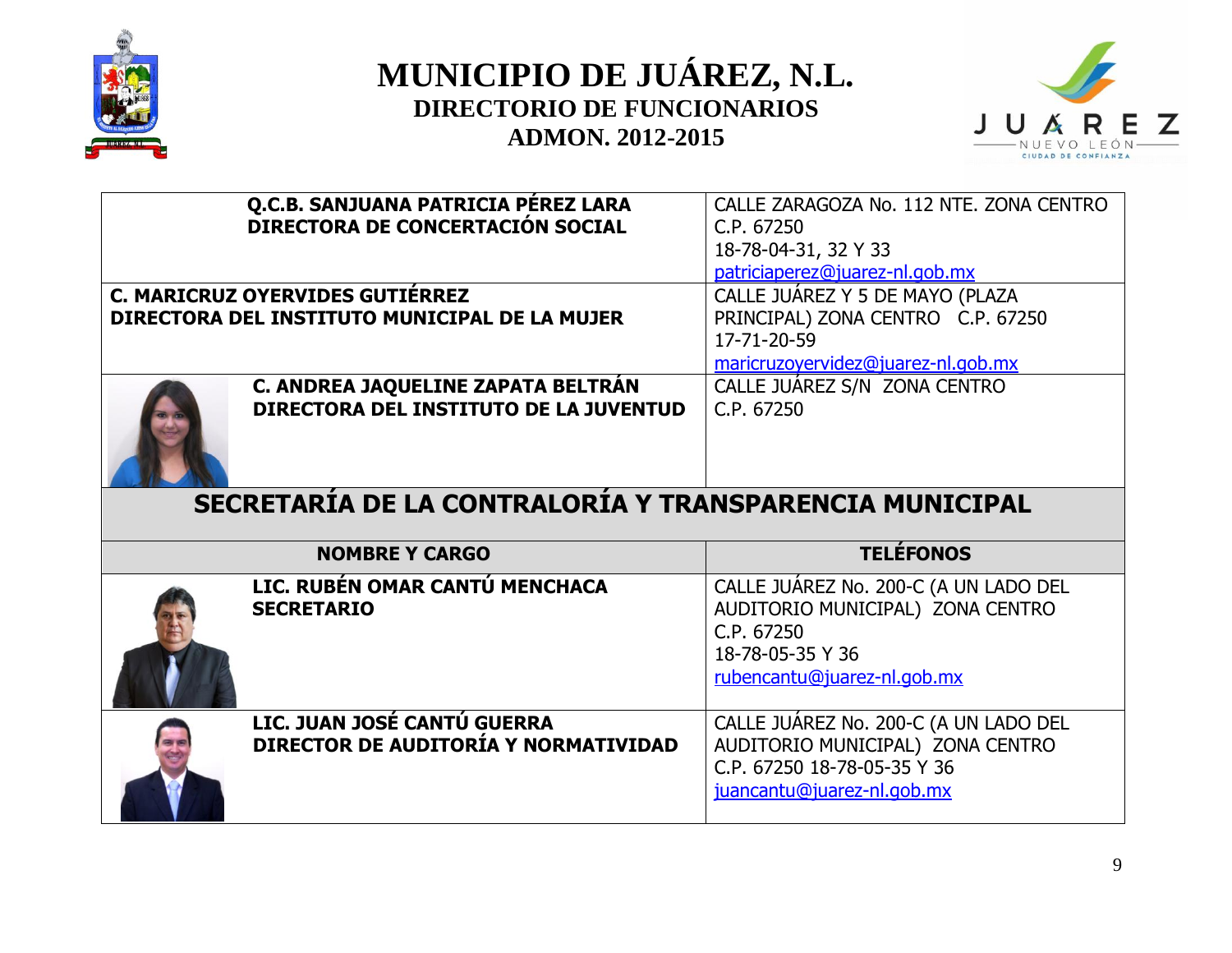





 **M.A.N. ARMANDO FRÍAS GUAJARDO DIRECTOR DE TRANSPARENCIA Y BUEN GOBIERNO**



 **LIC. ADRIANA URANGA GARZA UNIDAD DE ASUNTOS INTERNOS**

CALLE JUÁREZ No. 200-C (A UN LADO DEL AUDITORIO MUNICIPAL) ZONA CENTRO C.P. 67250 18-78-05-35 Y 36 [armandofrias@juarez-nl.gob.mx](mailto:armandofrias@juarez-nl.gob.mx) [transparenciaybuengobierno@juarez-nl.gob.mx](mailto:transparenciaybuengobierno@juarez-nl.gob.mx) CALLE JUÁREZ No. 200-C (A UN LADO DEL AUDITORIO MUNICIPAL) ZONA CENTRO C.P. 67250 18-78-05-35 Y 36 [quejasydenuncias@juarez-nl.gob.mx](mailto:quejasydenuncias@juarez-nl.gob.mx)

#### **SECRETARÍA DE SEGURIDAD PÚBLICA, VIALIDAD Y TRÁNSITO**

|             | <b>NOMBRE Y CARGO</b>                                                           | <b>TELÉFONOS</b>                                                                                                   |
|-------------|---------------------------------------------------------------------------------|--------------------------------------------------------------------------------------------------------------------|
| <b>AREZ</b> | CAP. 1º. DE ART. D.E.M. RET. VÍCTOR<br><b>GARCÍA PÉREZ</b><br><b>SECRETARIO</b> | CALLE CAMINO A LA PAZ S/N COL. GARZA Y<br>GARZA C.P. 67250 17-71-20-50 AL 59<br>victorgarcia@juarez-nl.gob.mx      |
|             | <b>CAP. CEFERINO ALONSO JUÁREZ</b><br><b>DIRECTOR DE POLICÍA</b>                | CALLE CAMINO A LA PAZ S/N COL. GARZA Y<br>GARZA C.P. 67250 17-71-20-50 AL 59<br>@juarez-nl.gob.mx                  |
|             | <b>C. ROBERTO RAMÍREZ MÉNDEZ</b><br>DIRECTOR DE VIALIDAD Y TRÁNSITO             | CALLE CAMINO A LA PAZ S/N COL. GARZA Y<br>GARZA C.P. 67250<br>17-71-20-50 AL 59<br>robertoramirez@juarez-nl.gob.mx |
|             |                                                                                 |                                                                                                                    |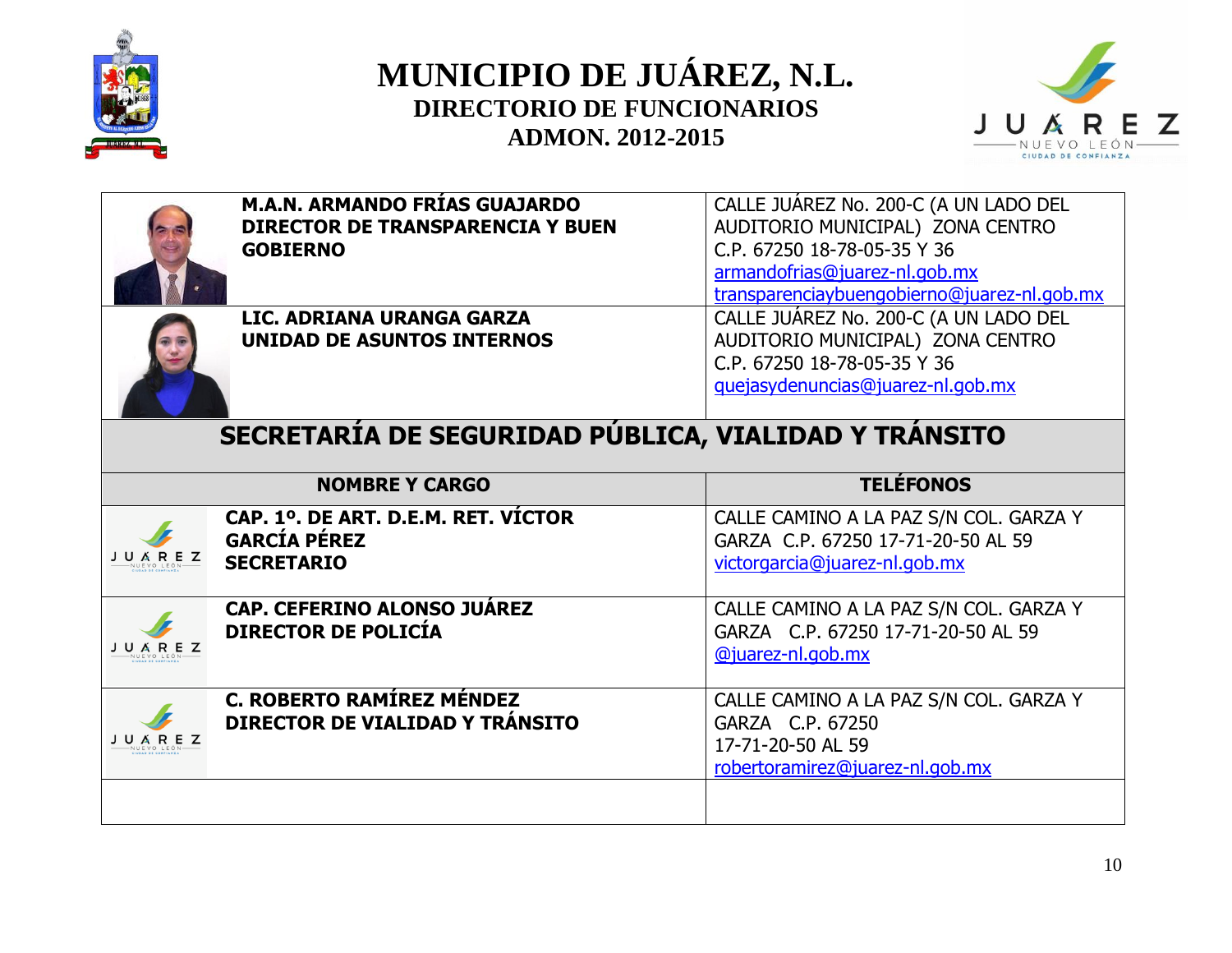



| CMTE. PEDRO FERNANDO TREVIÑO ARIZPE |                                                     | CALLE CAMINO A LA PAZ S/N COL. GARZA Y  |
|-------------------------------------|-----------------------------------------------------|-----------------------------------------|
|                                     | DIRECTOR DE BOMBEROS Y PROTECCIÓN CIVIL             | GARZA C.P. 67250                        |
| J U A R E Z                         |                                                     | BOMBEROS 17-71-20-60 Y 61               |
|                                     |                                                     | PROTECCIÓN CIVIL 18-78-04-34            |
|                                     |                                                     | pedrotreviño@juarez-nl.gob.mx           |
| CMTE. RAFAEL SANMIGUEL RODRÍGUEZ    |                                                     | CALLE CAMINO A LA PAZ S/N COL. GARZA Y  |
| DIRECTOR DE PREVENCIÓN DEL DELITO   |                                                     | GARZA C.P. 67250                        |
| J U Á R E Z                         |                                                     |                                         |
|                                     |                                                     | 17-71-20-50 AL 59                       |
|                                     |                                                     | rafaelsanmiquel@juarez-nl.gob.mx        |
| $\ast$                              |                                                     | 2CALLE CAMINO A LA PAZ S/N COL. GARZA Y |
| DIRECTOR DEL VIGILANTE CIUDADANO    |                                                     | GARZA C.P. 67250                        |
| J U Á R E Z                         |                                                     | 17-71-20-50 AL 59                       |
|                                     |                                                     | @juarez-nl.gob.mx                       |
|                                     |                                                     |                                         |
|                                     |                                                     |                                         |
|                                     | SECRETARÍA DE ADMINISTRACIÓN Y DESARROLLO ECONÓMICO |                                         |
|                                     |                                                     |                                         |
| <b>NOMBRE Y CARGO</b>               |                                                     | <b>TELÉFONOS</b>                        |
|                                     | LIC. FÉLIX GPE. CONTRERAS ARGUIRÓPULOS              | CALLE ZARAGOZA No. 301 NORTE CRUZ       |
| <b>SECRETARIO</b>                   |                                                     |                                         |
|                                     |                                                     | CON LÁZARO GARZA AYALA, ZONA CENTRO     |
|                                     |                                                     | C.P. 67250                              |
|                                     |                                                     | 17-71-20-75                             |
|                                     |                                                     | felixcontreras@juarez-nl.gob.mx         |
| LIC. JOSÉ ÁNGEL CERDA GÓMEZ         |                                                     | PALACIO MUNICIPAL (PLANTA BAJA)         |
| <b>DIRECTOR DE RECURSOS HUMANOS</b> |                                                     | CALLE ZARAGOZA S/N ZONA CENTRO          |
|                                     |                                                     | 18-78-80-00 EXT. 138                    |
|                                     |                                                     | josecerda@juarez-nl.gob.mx              |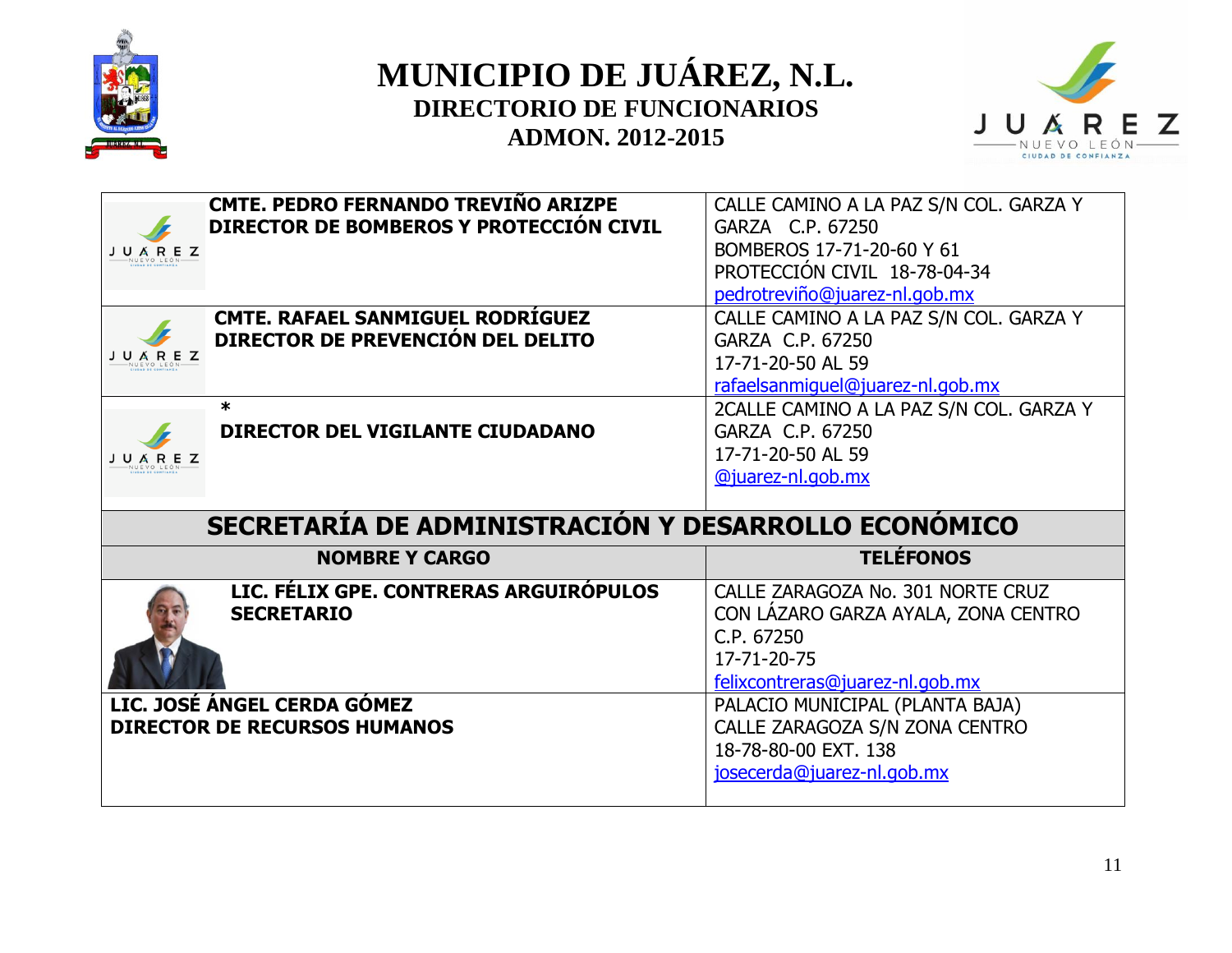



| $\ast$ | <b>DIRECCIÓN DE INFORMÁTICA</b>                                                      |                                                                                                                                         |
|--------|--------------------------------------------------------------------------------------|-----------------------------------------------------------------------------------------------------------------------------------------|
|        |                                                                                      |                                                                                                                                         |
|        | C. JOSÉ GUADALUPE GARZA CHAVEZ<br>DIRECTOR DE FOMENTO Y MEJORA ECONÓMICA             | CALLE ZARAGOZA No. 301 NORTE CRUZ<br>CON LÁZARO GARZA AYALA, ZONA CENTRO<br>C.P. 67250<br>17-71-20-75<br>josegarza@juarez-nl.gob.mx     |
|        | <b>C. LEONARDO REYES FLORES</b><br>DIRECTOR DE SERVICIOS GENERALES Y MTTO. MUNICIPAL | CALLE ZARAGOZA No. 301 NORTE CRUZ<br>CON LAZARO GARZA AYALA, ZONA CENTRO<br>C.P. 67250<br>17-71-20-75<br>leonardoreyes@juarez-nl.gob.mx |
|        | LIC. MAYRA GURROLA CEJA<br><b>DIRECTORA ADMINISTRATIVA</b>                           | CALLE ZARAGOZA No. 301 NORTE CRUZ<br>CON LAZARO GARZA AYALA, ZONA CENTRO<br>C.P. 67250<br>17-71-20-75<br>mayragurrola@juarez-nl.gob.mx  |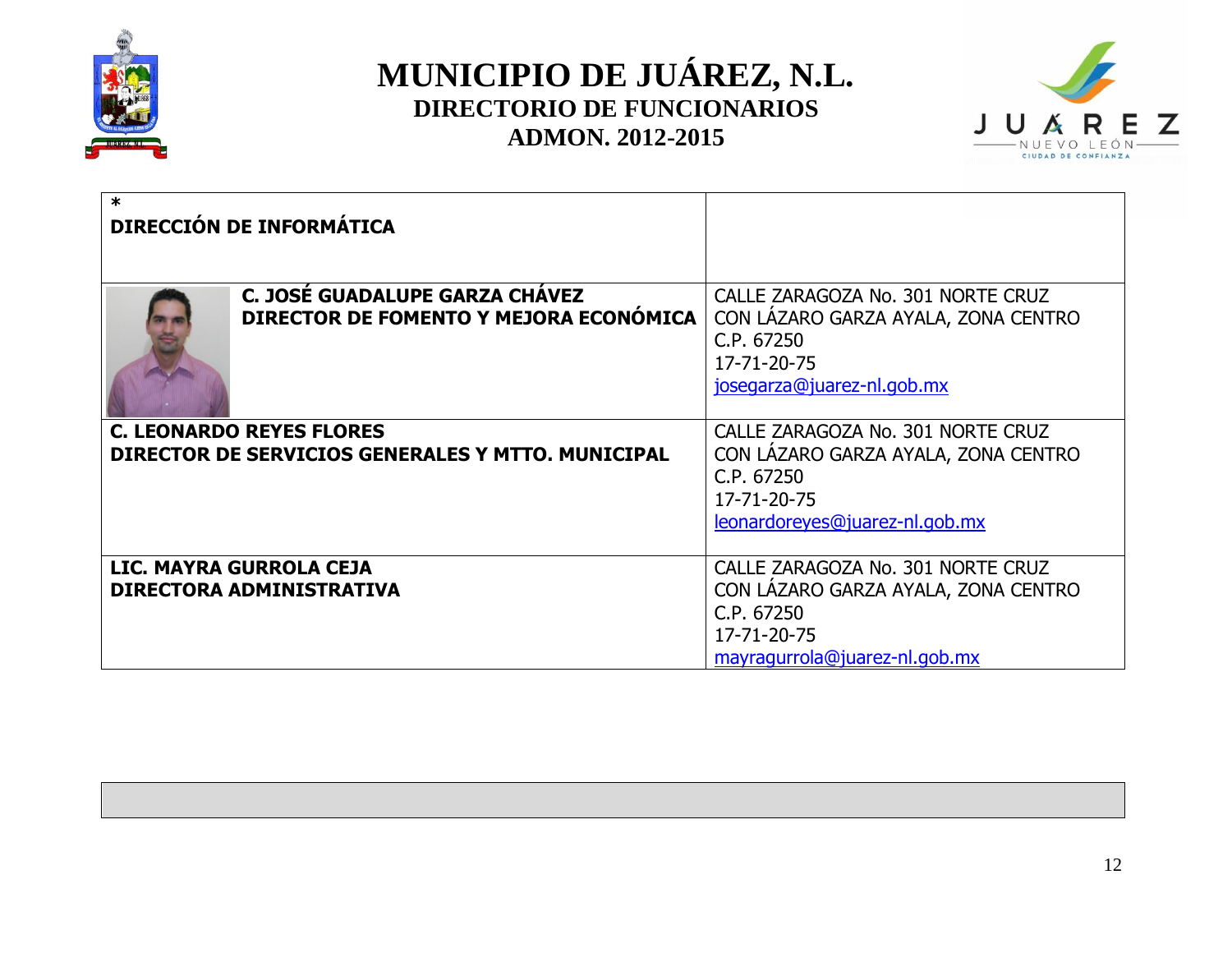



# **SECRETARÍA DE EDUCACIÓN, CULTURA Y DEPORTE**

|                             | <b>NOMBRE Y CARGO</b>                                         | <b>TELÉFONOS</b>                           |
|-----------------------------|---------------------------------------------------------------|--------------------------------------------|
|                             | <b>PROFR. CIPRIANO TIJERINA FLORES</b><br><b>SECRETARIO</b>   | CALLE JUAREZ S/N ZONA CENTRO<br>C.P. 67250 |
|                             |                                                               | ciprianotijerina@juarez-nl.gob.mx          |
|                             | C. JOSÉ DAMIÁN PÉREZ GONZÁLEZ<br><b>DIRECTOR DE EDUCACIÓN</b> | CALLE JUÁREZ S/N ZONA CENTRO<br>C.P. 67250 |
|                             |                                                               | joseperez@juareznl.gob.mx                  |
| <b>DIRECCIÓN DE CULTURA</b> | <b>C. AGUSTÍN RAMÍREZ ESCOBEDO</b>                            | CALLE JUAREZ S/N ZONA CENTRO<br>C.P. 67250 |
|                             |                                                               | agustinramirez@juarez-nl.gob.mx            |
|                             |                                                               |                                            |
|                             |                                                               |                                            |
|                             |                                                               |                                            |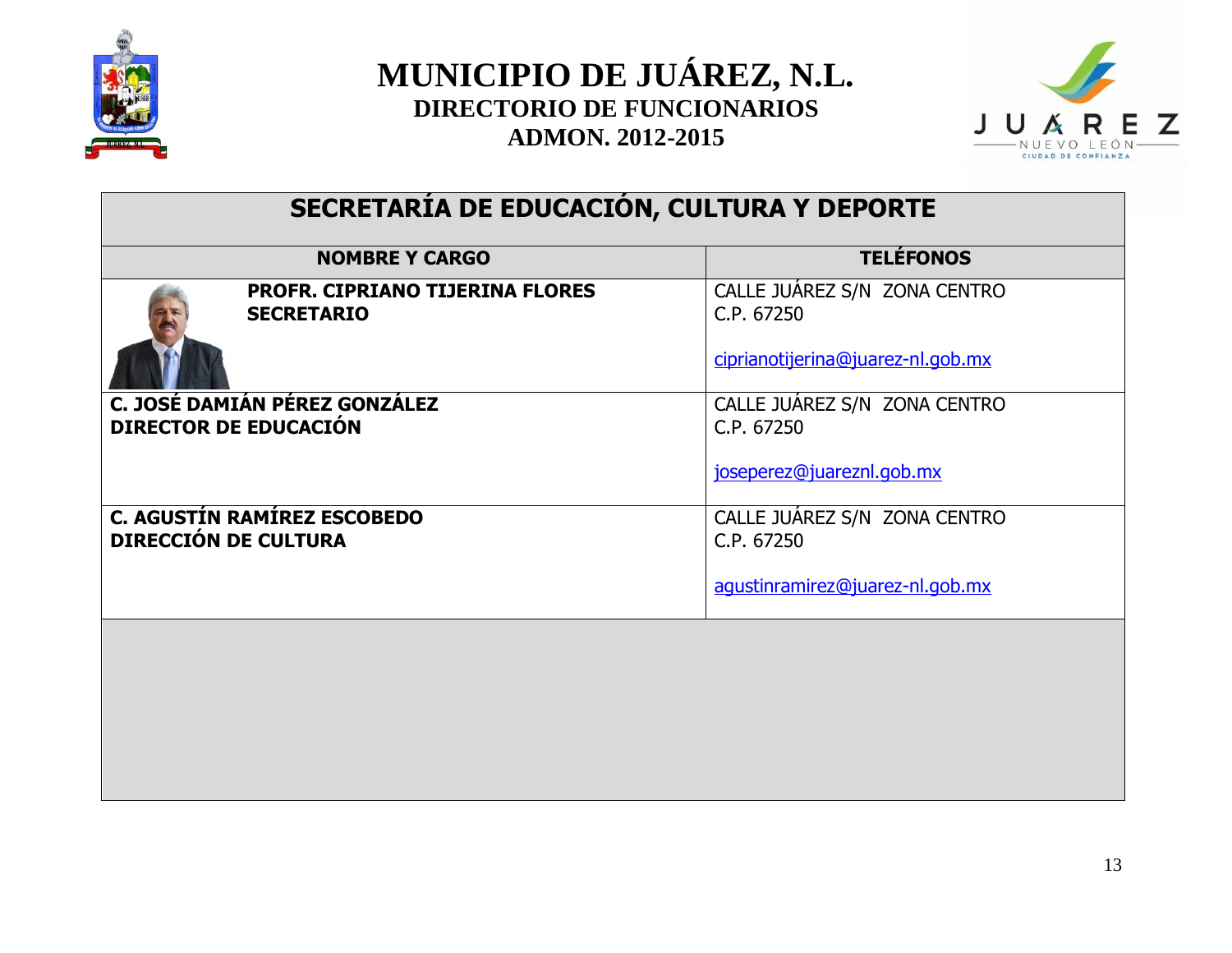



| <b>REGIDORES</b>                                                               |                                    |                                                         |  |  |
|--------------------------------------------------------------------------------|------------------------------------|---------------------------------------------------------|--|--|
| PALACIO MUNICIPAL (PLANTA BAJA)<br>CALLE ZARAGOZA, ZONA CENTRO C.P. 67250      |                                    |                                                         |  |  |
|                                                                                | <b>NOMBRE Y CARGO</b>              | <b>TELÉFONOS</b>                                        |  |  |
| <b>PRIMER REGIDOR PROPIETARIO</b>                                              | C. JUDITH GUADALUPE RANGEL ALVAREZ | 18-78-80-00 EXT, 143<br>judithrangel@juarez-nl.gob.mx   |  |  |
| <b>SEGUNDO REGIDOR PROPIETARIO</b>                                             | C. JUAN ENRIQUE GONZÁLEZ GONZÁLEZ  | 18-78-80-00 EXT. 143<br>juangonzalez@juarez-nl.gob.mx   |  |  |
| C. BERTHA ALICIA GONZÁLEZ CANTÚ<br><b>TERCER REGIDOR PROPIETARIO</b>           |                                    | 18-78-80-00 EXT. 143<br>berthagonzalez@juarez-nl.gob.mx |  |  |
| <b>LIC. FERNANDO MORA ROSAS</b><br><b>CUARTO REGIDOR PROPIETARIO</b>           |                                    | 18-78-80-00 EXT. 143<br>fernandomora@juarez-nl.gob.mx   |  |  |
| <b>C. OLIVIA BERENICE TRUJILLO TORRES</b><br><b>QUINTO REGIDOR PROPIETARIO</b> |                                    | 18-78-80-00 EXT, 143<br>oliviatrujillo@juarez-nl.gob.mx |  |  |
| <b>SEXTO REGIDOR PROPIETARIO</b>                                               | LIC. PABLO ABIDÁN GONZÁLEZ ALEMÁN  | 18-78-80-00 EXT. 143<br>pablogonzalez@juarez-nl.gob.mx  |  |  |
| C. JESÚS FERNÁNDEZ MONTALVO<br><b>SEPTIMO REGIDOR PROPIETARIO</b>              |                                    | 18-78-80-00 EXT, 143<br>jesusfernandez@juarez-nl.gob.mx |  |  |
|                                                                                |                                    |                                                         |  |  |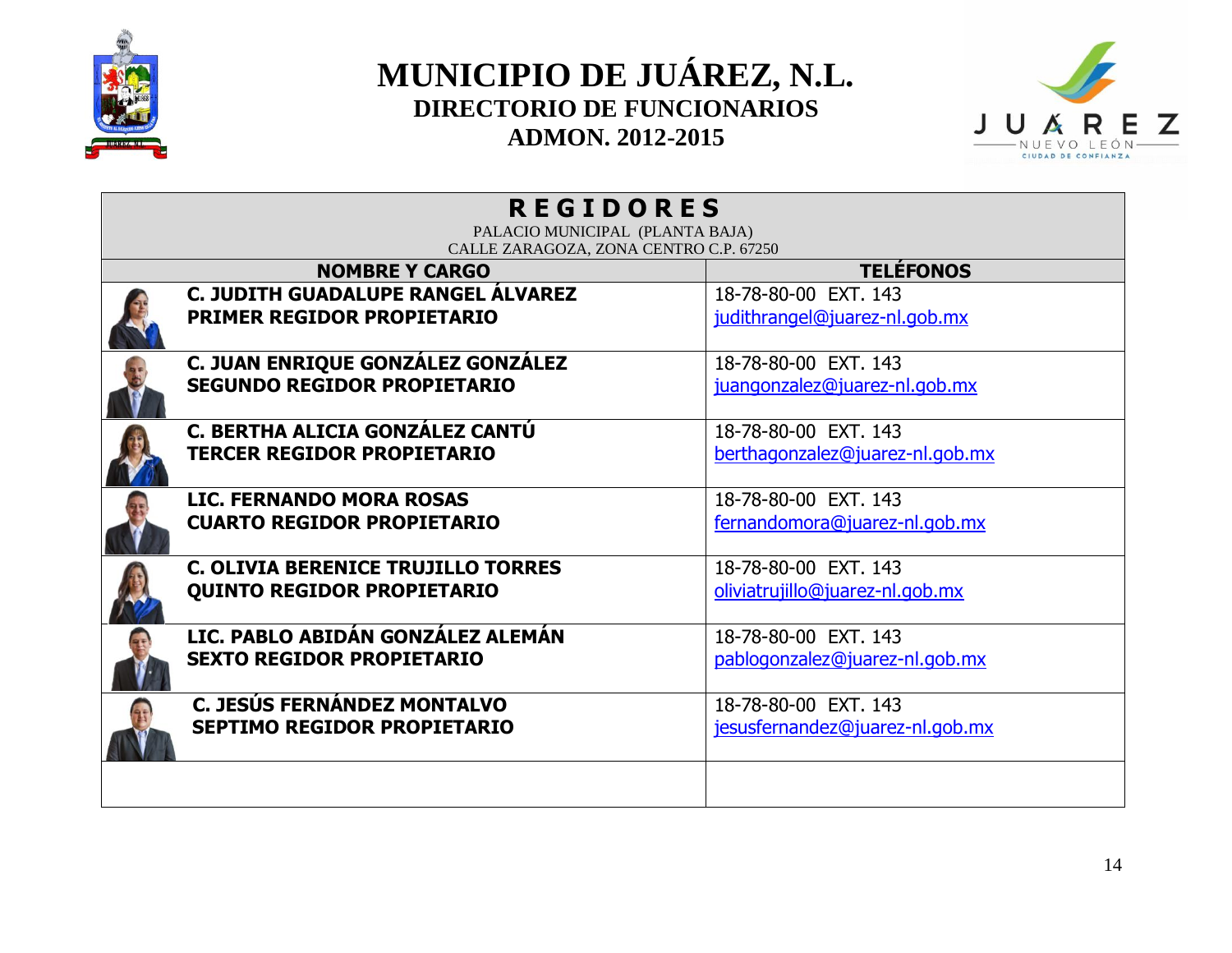



| C. ANA BETHSABÉ RIVERA LIMÓN                                           | 18-78-80-00 EXT, 143             |
|------------------------------------------------------------------------|----------------------------------|
| <b>OCTAVO REGIDOR PROPIETARIO</b>                                      | anarivera@juarez-nl.gob.mx       |
|                                                                        |                                  |
| C. OBED ALEJANDRO MEZA HERNÁNDEZ                                       | 18-78-80-00 EXT. 143             |
| <b>NOVENO REGIDOR PROPIETARIO</b>                                      | obedmeza@juarez-nl.gob.mx        |
|                                                                        |                                  |
| C. CÁSTULO GONZÁLEZ ACOSTA                                             | 18-78-80-00 EXT, 143             |
| <b>JUAREZ DECIMO REGIDOR PROPIETARIO</b>                               | castulogonzalez@juarez-nl.gob.mx |
|                                                                        |                                  |
| <b>C. YADIRA LARA BALDERAS</b>                                         | 18-78-80-00 EXT, 143             |
| <b>ONCEAVO REGIDOR PROPIETARIO</b>                                     | yadiralara@juarez-nl.gob.mx      |
|                                                                        |                                  |
| <b>C. EVARISTO CANTERO GUERRERO</b>                                    | 18-78-80-00 EXT. 143             |
| <b>JUAREZ DOCEAVO REGIDOR PROPIETARIO</b>                              | evaristocantero@juarez-nl.gob.mx |
|                                                                        |                                  |
| <b>PROFR. JOSÉ GERARDO BETANCOURT GARCÍA</b>                           | 18-78-80-00 EXT. 143             |
| <b>TRECEAVO REGIDOR PROPIETARIO</b>                                    | josebetancourt@juarez-nl.gob.mx  |
|                                                                        |                                  |
| <b>SINDICOS</b>                                                        |                                  |
| PALACIO MUNICIPAL (PLANTA BAJA) CALLE ZARAGOZA, ZONA CENTRO C.P. 67250 |                                  |
| <b>NOMBRE Y CARGO</b>                                                  | <b>TELEFONOS</b>                 |
| <b>C. GERARDO HERRERA ORTÍZ</b>                                        | 18-78-80-26 al 49 EXT. 143       |
| SÍNDICO PRIMERO PROPIETARIO                                            | gerardoherrera@juarez-nl.gob.mx  |
|                                                                        |                                  |
| C. HILDA CAROLINA GÓMEZ ALONSO                                         | 18-78-80-26 al 49 EXT, 143       |
| SÍNDICO SEGUNDO PROPIETARIO                                            | hildagomez@juarez-nl.gob.mx      |
|                                                                        |                                  |